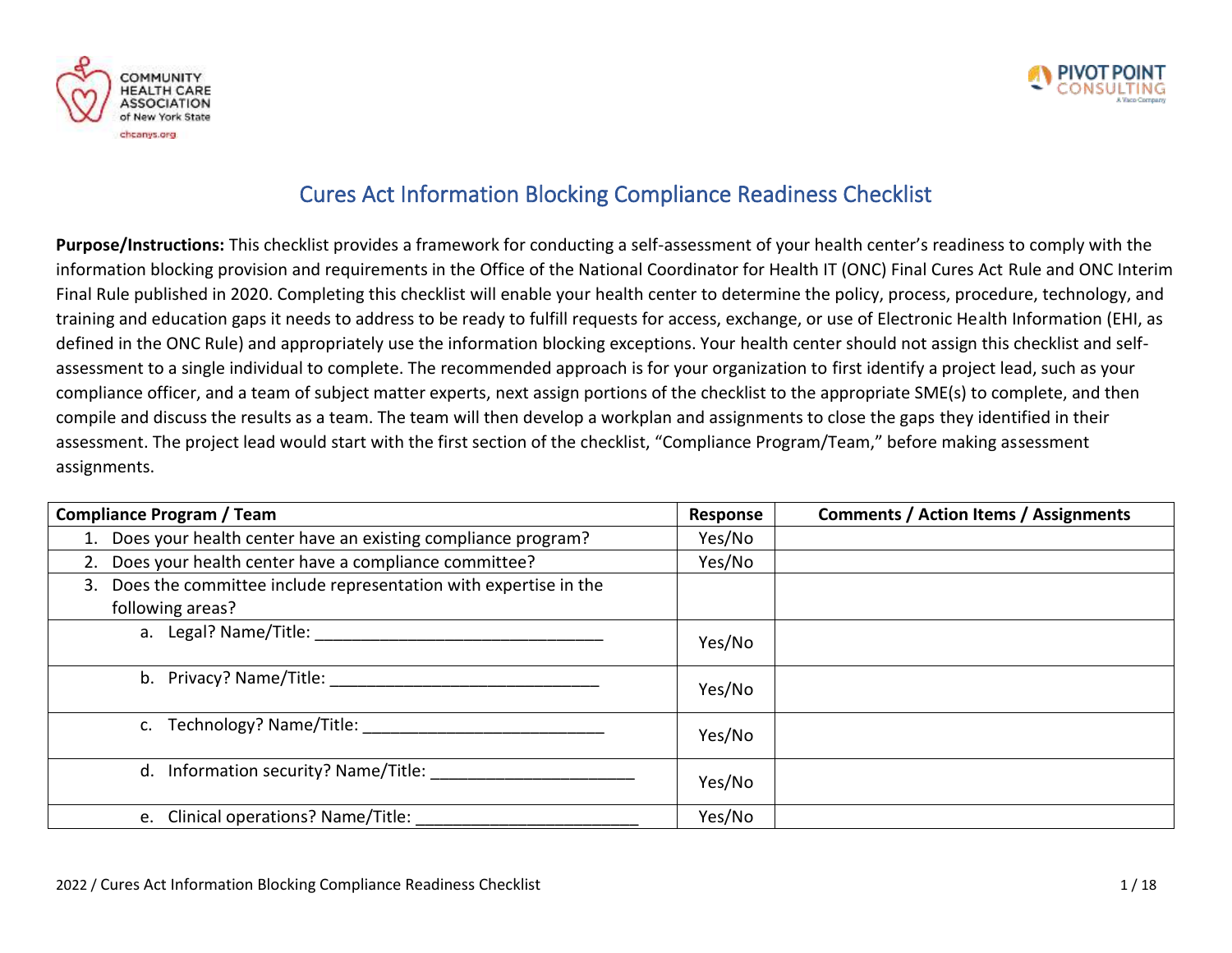



| f. Revenue cycle/Patient billing? Name/Title:                                                                                                                                                                                                                                                                                                                                                 | Yes/No |
|-----------------------------------------------------------------------------------------------------------------------------------------------------------------------------------------------------------------------------------------------------------------------------------------------------------------------------------------------------------------------------------------------|--------|
| Education and training? Name/Title: _____________<br>g.                                                                                                                                                                                                                                                                                                                                       | Yes/No |
| h. Communications and marketing? Name/Title:                                                                                                                                                                                                                                                                                                                                                  | Yes/No |
| 4. Has your compliance committee received an overview and orientation to<br>the information blocking requirements and exceptions?                                                                                                                                                                                                                                                             | Yes/No |
| <b>Policies / Procedures / Agreements</b>                                                                                                                                                                                                                                                                                                                                                     |        |
| 5. Have you completed an inventory and review of your health center's<br>policies and procedures related to responding to health information<br>requests and identified those requiring revisions to address the<br>requirements of each information blocking exception? [Note: A section<br>for each information blocking exception with assessment steps is<br>provided in this checklist.] | Yes/No |
| a. Do you have a policy that defines your health center's legal<br>medical record (i.e., designated record set)?                                                                                                                                                                                                                                                                              | Yes/No |
| b. What do your current HIPAA and HIM policies say about patients,<br>patients' personal representatives, non-affiliated providers,<br>payers/health plans, and other third parties accessing patients'<br>medical records, on paper and electronically?                                                                                                                                      |        |
| Do your current policies regarding an individual's right to<br>i.<br>access ePHI reflect the requirements of both the HIPAA<br>Privacy Rule and the ONC Cures Act Final Rule?                                                                                                                                                                                                                 | Yes/No |
| c. How long does it take your organization to make EHI available<br>upon request?                                                                                                                                                                                                                                                                                                             |        |
| i. What actions would your health center need to take to<br>make information available without delay or minimal                                                                                                                                                                                                                                                                               |        |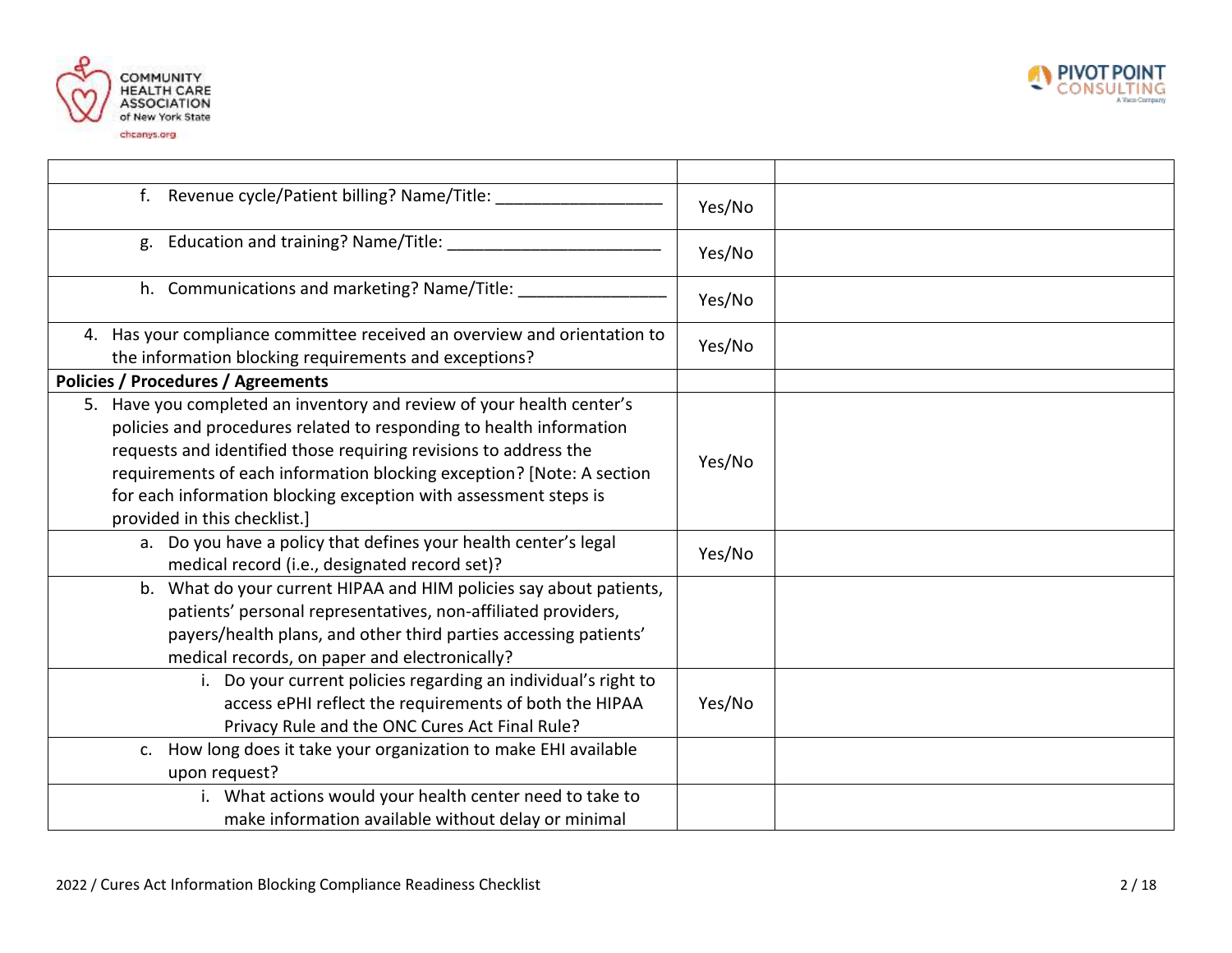

LTING

A Vaco Company



| delay?                                                                                    |        |
|-------------------------------------------------------------------------------------------|--------|
| d. Do your procedures require special effort by the patient to access<br>his or her ePHI? | Yes/No |
| i. If yes, what could your health center do to minimize or                                |        |
| reduce the effort required by patients?                                                   |        |
| ii. Do you require the patient to fill out a form and sign a                              | Yes/No |
| release to self to access his or her ePHI?                                                |        |
| 1. If yes, what actions would your health center need                                     |        |
| to take to eliminate this requirement?                                                    |        |
| 6. Have you reviewed your health center's contracts and Business Associate                |        |
| Agreements (BAAs) with any "Actors" defined in the information blocking                   |        |
| regulation, such as with health IT vendors, HINs/HIEs you are connected                   | Yes/No |
| to, and other health care entities with whom you do business and share                    |        |
| health information?                                                                       |        |
| a. Do any of the contracts or agreements have any terms or                                |        |
| conditions that would prevent or interfere with legally                                   | Yes/No |
| permissible access, exchange, or use of EHI?                                              |        |
| i. If yes, what are the terms or conditions?                                              |        |
| b. Do any of the contracts have language restricting your                                 | Yes/No |
| communications about the vendor's health IT?                                              |        |
| i. If yes, are the restrictions consistent with what the ONC                              | Yes/No |
| <b>Cures Act Final Rule permits?</b>                                                      |        |
| ii. If not consistent with the what the rule permits, did the                             |        |
| health IT vendor notify you to tell you they would not                                    | Yes/No |
| enforce these restrictions and would amend the contract?                                  |        |
| c. Have any of your health IT vendors notified you about other                            |        |
| changes needed to your contracts with them due to the ONC                                 | Yes/No |
| Cures Act Final Rule requirements?                                                        |        |
| i. If yes, what are the changes?                                                          |        |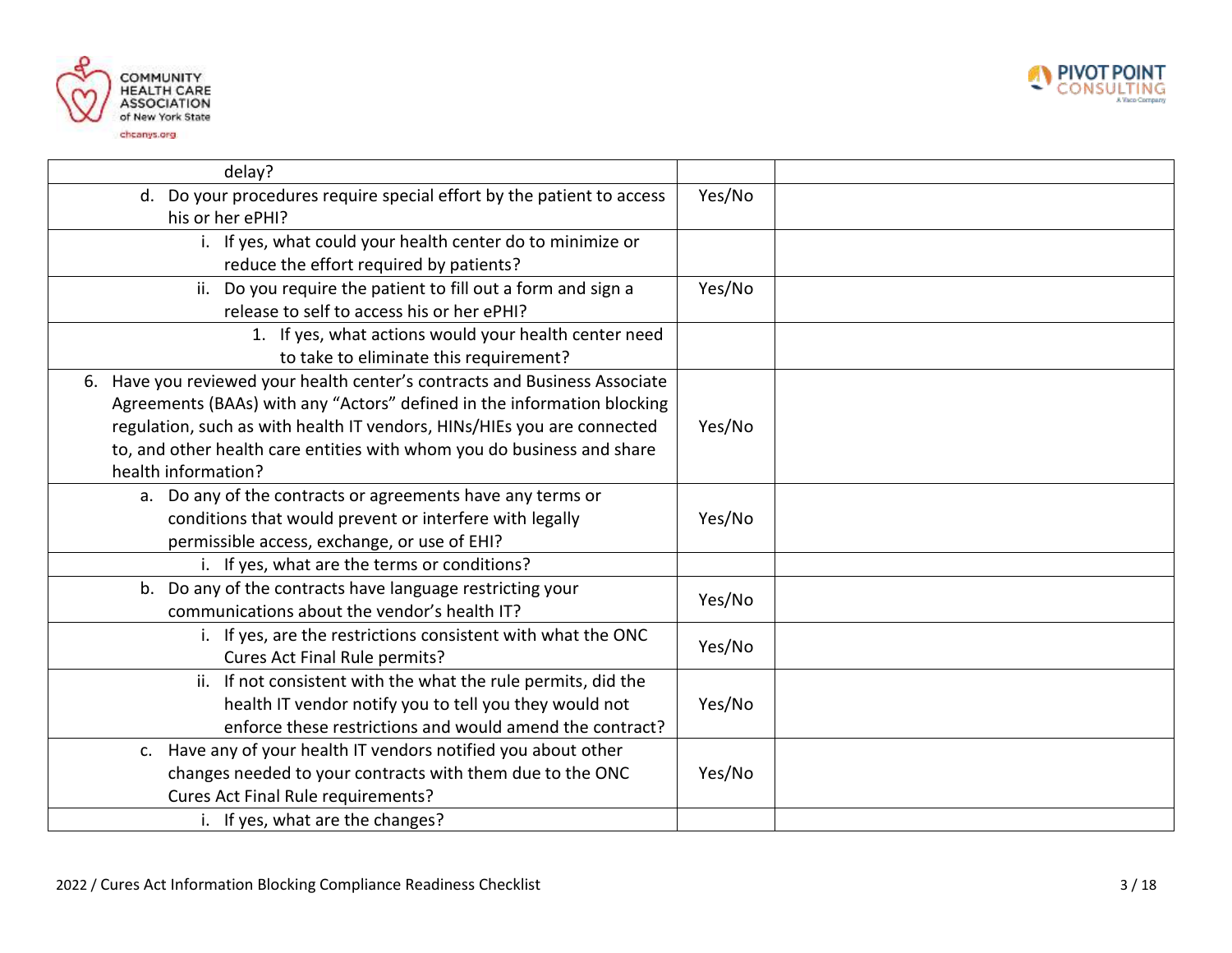



| ii. Are the changes consistent with the rule?                                 | Yes/No |  |
|-------------------------------------------------------------------------------|--------|--|
| d. Does your current BAA say anything about your Business                     |        |  |
| Associate fulfilling your, your patients' or other providers                  |        |  |
| requests for access, exchange, or use of a patient's EHI that                 | Yes/No |  |
| would interfere with, delay, or prevent fulfilling legally                    |        |  |
| permissible requests?                                                         |        |  |
| 7. Are clinical notes, lab results, and other diagnostic reports available    |        |  |
| electronically to patients on the patient portal as soon as your providers    | Yes/No |  |
| complete/sign their notes or receive an electronic copy of                    |        |  |
| results/reports?                                                              |        |  |
| a. If not, why? What actions would your health center need to take            |        |  |
| to make information available without delay or minimal delay?                 |        |  |
| b. Does your health center delay patient electronic access to some            |        |  |
| or all lab results or other diagnostic reports for a specified time           | Yes/No |  |
| period until a provider has an opportunity to review the result               |        |  |
| (such as a 36- to 48-hour window after results become available)?             |        |  |
| c. How does your organization define accuracy and completeness                |        |  |
| with respect to clinical notes?                                               |        |  |
| 8. Has your health center defined its reasonableness standard when it         |        |  |
| comes to practices/procedures or workflows that interfere with, delay,        | Yes/No |  |
| or prevent access, exchange, or use of EHI? If no, consider doing so.         |        |  |
| <b>EHI Inventory / Mapping</b>                                                |        |  |
| 9. Has your health center identified, documented, and mapped where all        |        |  |
| patient EHI is held within its systems (reference 5.a for what is included    | Yes/No |  |
| your health center's designated record set)?                                  |        |  |
| <b>Medical, Billing, and Other Systems</b>                                    |        |  |
| (Consult/meet with your health IT vendor(s) and HIN/HIE organization if your  |        |  |
| health center is unsure or does not know the answers to the questions in this |        |  |
| section.)                                                                     |        |  |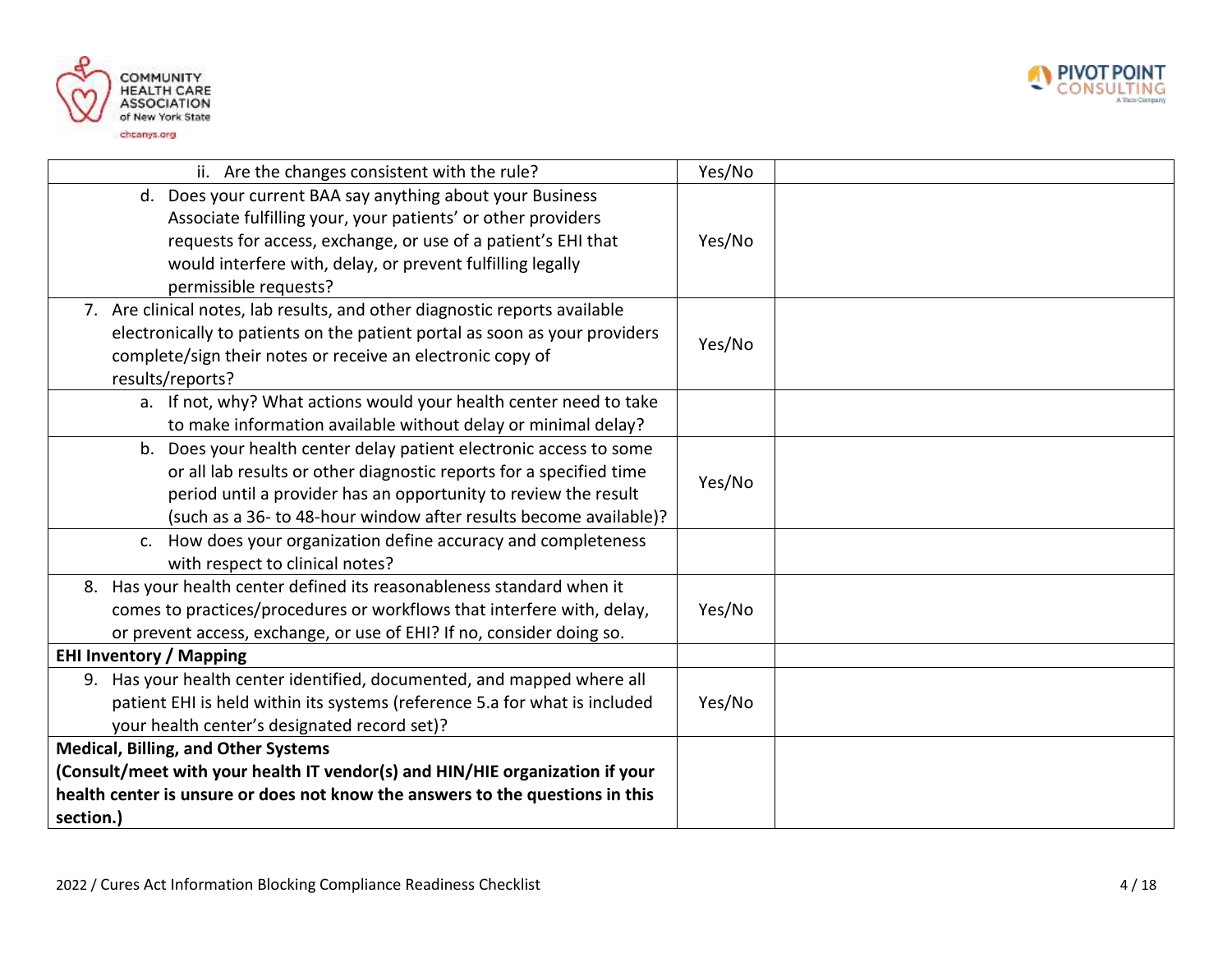



| 10. Has your health IT vendor(s) released the required Cures Act updates for<br>your certified 2015 Edition health IT?                                                                                                                                                                            | Yes/No |
|---------------------------------------------------------------------------------------------------------------------------------------------------------------------------------------------------------------------------------------------------------------------------------------------------|--------|
| a. If no, when will the updates be available?                                                                                                                                                                                                                                                     |        |
| b. If yes, has IT or your vendor(s) installed the updates and<br>configured the technology to enable legally permissible electronic<br>access, exchange, and use of EHI?                                                                                                                          | Yes/No |
| Is your health center familiar with the features, functions, and<br>$C_{\bullet}$<br>required configuration to enable the updated features and<br>functionality? If not, consult with your vendor(s) for<br>training/resources.                                                                   | Yes/No |
| 11. Does your health IT vendor(s) have a plan for distinguishing between<br>data elements included in the USCDI and other EHI included in the EHR<br>and other systems (i.e., PM, RCM, etc.) for purposes of responding to<br>requests for EHI prior to October 6, 2022? If so, what is the plan? | Yes/No |
| a. Has the vendor(s) developed a capability yet for EHI export<br>(human and machine readable) of all EHI for a patient stored in<br>the vendor systems' databases?                                                                                                                               | Yes/No |
| 12. What configuration options are presently available in your clinical<br>systems for releasing notes, results, and reports to the patient portal?                                                                                                                                               |        |
| a. Can your providers selectively delay release of certain results for<br>a patient when necessary?                                                                                                                                                                                               | Yes/No |
| 13. Does your EHR support data segmentation and how (i.e., either to<br>comply with state or federal privacy laws for certain sensitive data or<br>adolescent data or to respect a patient's request to not share certain<br>health information)?                                                 | Yes/No |
| 14. Does your Patient Portal support restricted access for certain users and<br>how (e.g., to remove parental/guardian access to certain health<br>information that an adolescent can choose to keep private)?<br>15. Who will manage the FHIR API server, endpoints, and registration for API    | Yes/No |
|                                                                                                                                                                                                                                                                                                   |        |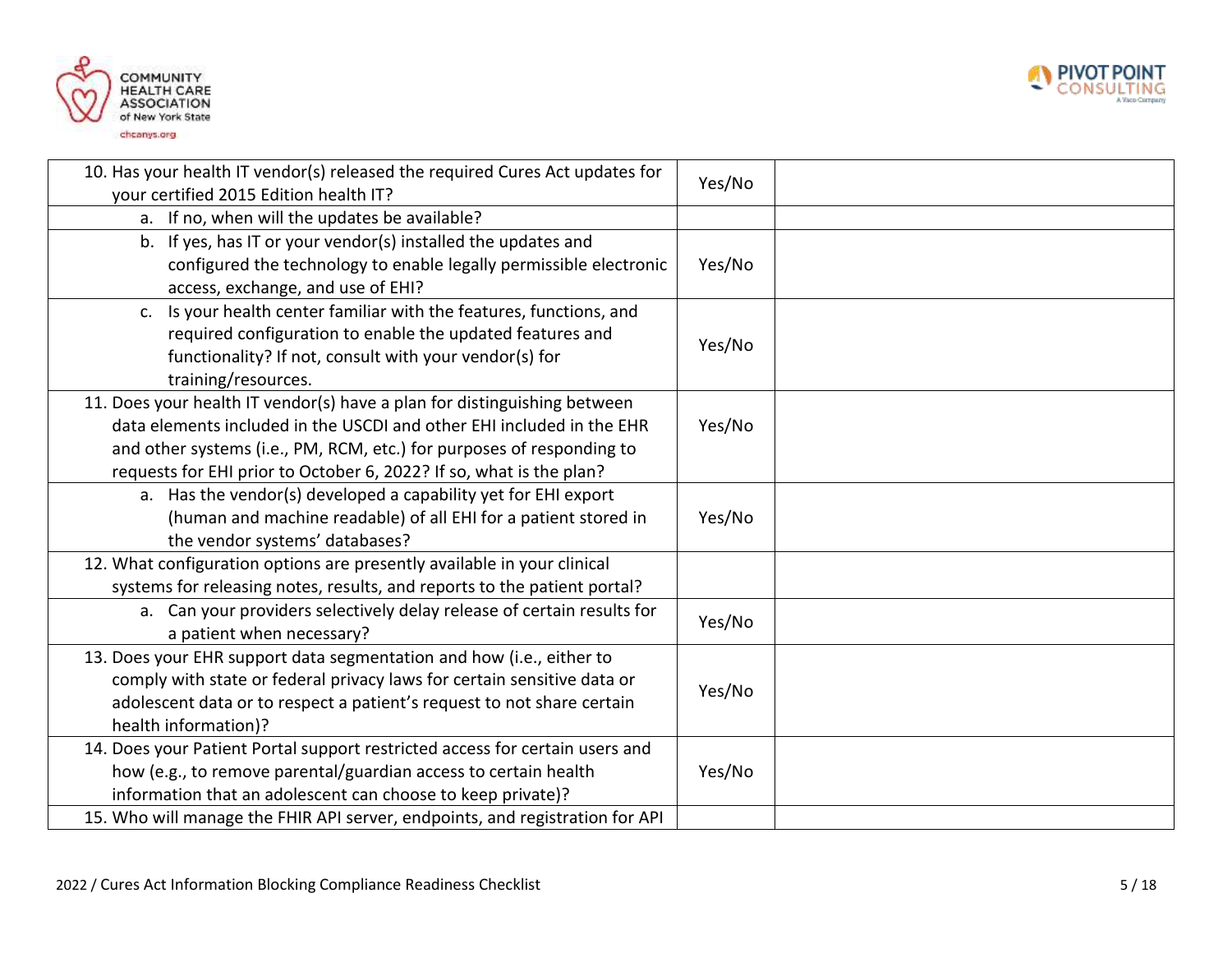



| access by 3rd-party application developers (i.e., your IT department,      |        |  |
|----------------------------------------------------------------------------|--------|--|
| health IT vendor for your EHR, other health IT vendor, etc.)?              |        |  |
| a. How are 3 <sup>rd</sup> -party apps registered and how does a patient   |        |  |
| authorize a 3rd-party consumer app to access his or her EHI via            |        |  |
| the certified APIs?                                                        |        |  |
| 16. Have your providers' digital endpoints (e.g., Direct secure messaging  |        |  |
| address) been added to NPPES? Adding Digital Endpoints in NPPES v2         | Yes/No |  |
| (maxmddirect.com)                                                          |        |  |
| 17. Does or can your EHR vendor (or other health IT vendor) provide        |        |  |
| connectivity to your local, regional, or state Health Information Network  | Yes/No |  |
| (HIN)/Health Information Exchange (HIE)?                                   |        |  |
| Is your health center presently connected to and participating in a        | Yes/No |  |
| HIN/HIE?                                                                   |        |  |
| a. If yes, have you met and consulted with your EHR or other health        |        |  |
| IT vendor(s) and/or the HIN/HIE organization to discuss any                |        |  |
| additional functionality/services available to respond to and fulfill      | Yes/No |  |
| EHI requests via the HIN/HIE and the requirements you must                 |        |  |
| fulfill to use the services, and any costs?                                |        |  |
| b. If no, have you met and consulted with the appropriate                  |        |  |
| representative from the HIN/HIE organization and your EHR or               |        |  |
| other health IT vendor(s) to learn and document what you need              | Yes/No |  |
| to do to connect to the HIE (technical requirements, costs,                |        |  |
| contracting, BAA, etc.)?                                                   |        |  |
| <b>Information Blocking Exceptions</b>                                     |        |  |
| General                                                                    |        |  |
| 18. Have you consulted with your health IT vendor(s) on their preparations |        |  |
| to comply with the ONC Cures Act Final Rule and information blocking       |        |  |
| requirements and how they will help you determine and document your        | Yes/No |  |
| health center's use of the exceptions?                                     |        |  |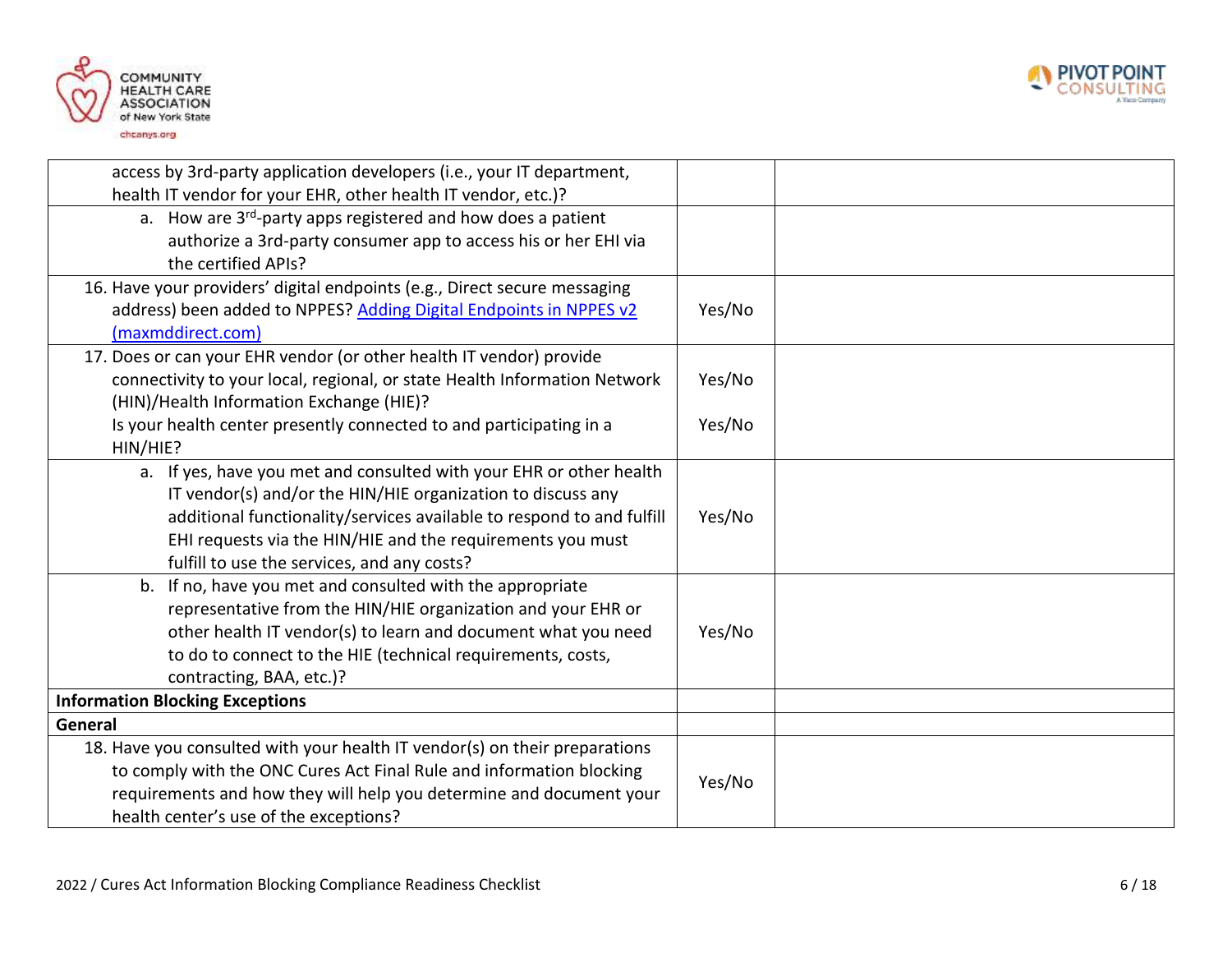



| 19. Have you created exception templates/forms that align with your health<br>center's updated policies and procedures?                                                                                                                                                                                                                                                                                                                                                                                                | Yes/No |  |
|------------------------------------------------------------------------------------------------------------------------------------------------------------------------------------------------------------------------------------------------------------------------------------------------------------------------------------------------------------------------------------------------------------------------------------------------------------------------------------------------------------------------|--------|--|
| a. If yes, have you asked your IT department or health IT vendor(s)<br>to incorporate these templates in the EHR (and PM, RCM systems<br>as applicable) to make them easily accessible within your<br>providers' and support staff's workflows?                                                                                                                                                                                                                                                                        | Yes/No |  |
| 20. What practices have you identified that your health center engages in<br>that would not fit within an exception and would likely interfere with<br>legally permissible access, exchange, or use of EHI and be considered<br>information blocking?                                                                                                                                                                                                                                                                  |        |  |
| a. If you identified any, can your health center modify these<br>practices to fit within an exception? Note the modifications you<br>can make.                                                                                                                                                                                                                                                                                                                                                                         | Yes/No |  |
| b. For any practices that do not fit within an exception but are<br>necessary for your business, has your health center documented<br>that it does not intend for these practices to result in information<br>blocking and why?                                                                                                                                                                                                                                                                                        | Yes/No |  |
| <b>Preventing Harm Exception</b>                                                                                                                                                                                                                                                                                                                                                                                                                                                                                       |        |  |
| 21. Have you reviewed and assessed your health center's policies, practices,<br>and procedures for denying access to health information to reduce<br>substantial risk of harm to a patient or another person (in accordance<br>with the HIPAA harm standards, § 164.524(a)(3) Reviewable grounds for<br>denial), and identified and documented revisions or new<br>policies/procedures needed to address the requirements of the<br>Preventing Harm exception for delaying or denying EHI access, exchange,<br>or use? | Yes/No |  |
| a. Do you have an existing written policy and/or procedures? If yes:                                                                                                                                                                                                                                                                                                                                                                                                                                                   | Yes/No |  |
| Do your policy and procedures address risk of harm due to<br>i.<br>data integrity or patient matching/misidentification                                                                                                                                                                                                                                                                                                                                                                                                | Yes/No |  |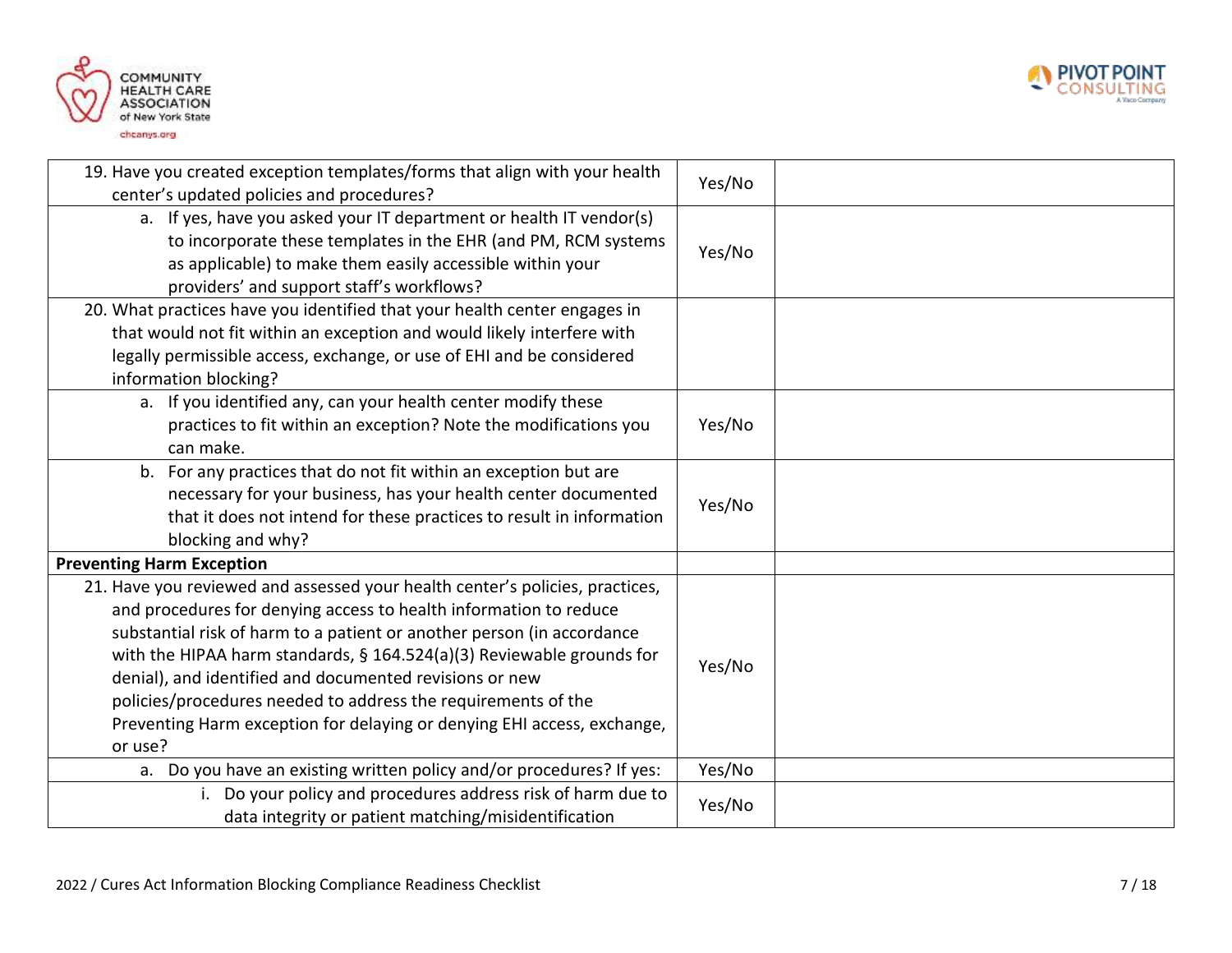



| issues?                                                         |        |  |
|-----------------------------------------------------------------|--------|--|
| 1. What are your IT department's and/or vendors'                |        |  |
| current processes, if any, for addressing data                  |        |  |
| integrity or patient matching/misidentification                 |        |  |
| issues?                                                         |        |  |
| ii. How do your providers currently make determinations to      |        |  |
| deny a patient's or the patient's personal representative's     |        |  |
| access to a patient's health information when the provider      |        |  |
| believes the access is reasonably likely to cause               |        |  |
| substantial harm or endanger the life or physical safety        |        |  |
| the patient or another person (in accordance with               |        |  |
| HIPAA)?                                                         |        |  |
| 1. What are your current documentation                          |        |  |
| requirements for these determinations?                          |        |  |
| Do your policy and procedures require the following for<br>iii. |        |  |
| denials?                                                        |        |  |
| 1. Written notification of the denial in plain language,        | Yes/No |  |
| including basis for denial?                                     |        |  |
| 2. Inclusion of information about individual's right to         |        |  |
| have a decision reviewed, how to request a review,              |        |  |
| and how to submit a complaint to the provider                   | Yes/No |  |
| organization or HHS OCR in the written                          |        |  |
| notification?                                                   |        |  |
| Notification of denial within 30 days (or 60 if<br>3.           |        |  |
| individual was notified of an extension)?                       | Yes/No |  |
| 4. A designated reviewing official to address denials           |        |  |
| having reviewable grounds?                                      | Yes/No |  |
| 5. A set time period for the reviewing official to              | Yes/No |  |
| reaffirm or reverse a denial having reviewable                  |        |  |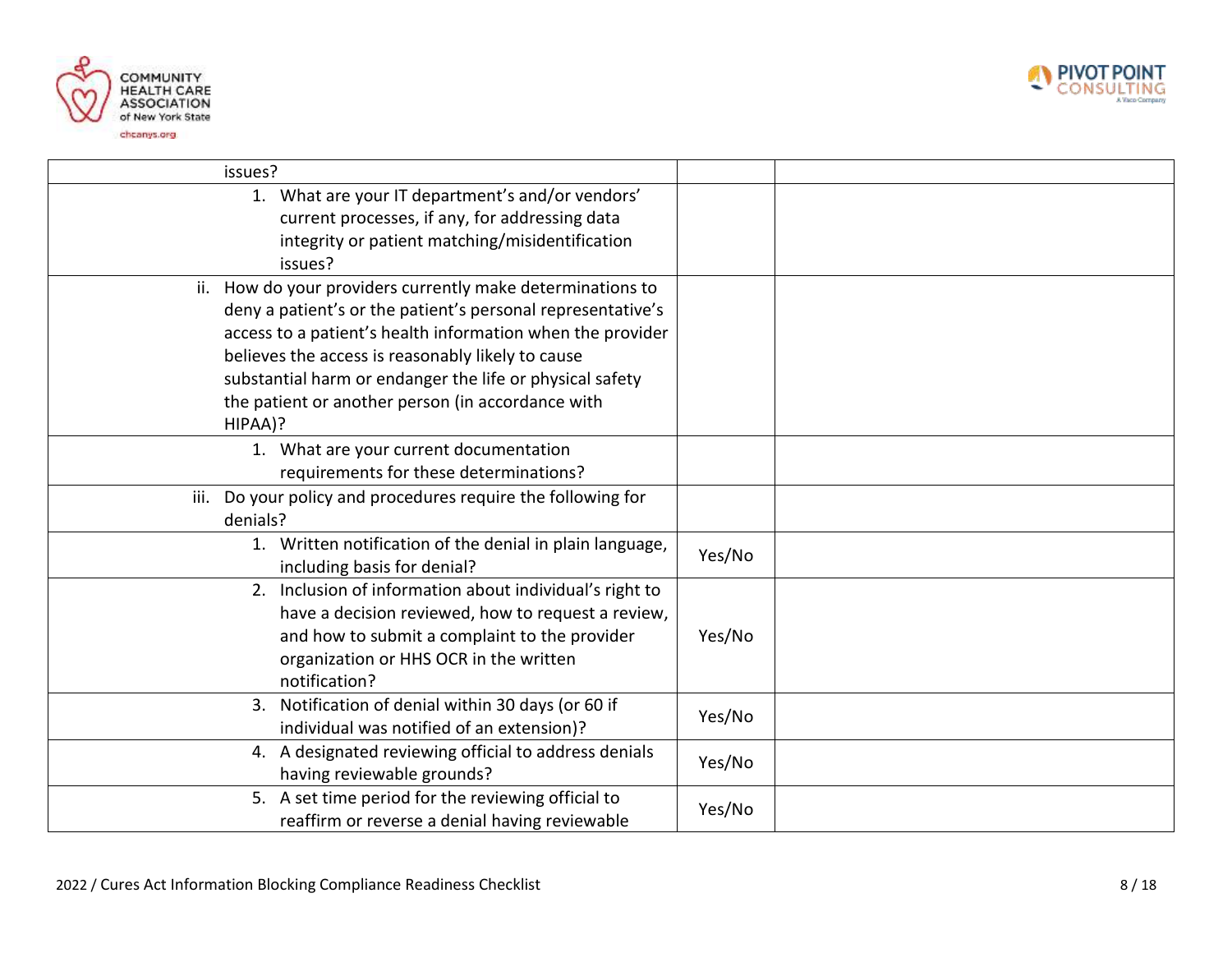



| grounds?                                                                     |        |  |
|------------------------------------------------------------------------------|--------|--|
| 6. Prompt written notification to individual on                              |        |  |
| reviewing official's determination as well as other                          | Yes/No |  |
| actions required to carry out the determination?                             |        |  |
| b. If you do not have an existing written policy and/or procedures,          |        |  |
| develop a policy and require that any practices denying access to            |        |  |
| PHI/ePHI/EHI to reduce risk of harm conform to the following                 |        |  |
| conditions in the Preventing Harm exception:                                 |        |  |
| i. Reasonable belief that denying access will substantially                  |        |  |
| reduce risk of harm.                                                         |        |  |
| ii. Breadth of practice to deny access is no broader than                    |        |  |
| necessary.                                                                   |        |  |
| iii. Meets at least one condition from the "Type of Risk" and                |        |  |
| "Type of Harm" categories in the Preventing Harm                             |        |  |
| exception.                                                                   |        |  |
| Implemented by your providers in a consistent and non-<br>iv.                |        |  |
| discriminatory manner.                                                       |        |  |
| v. Allows for a patient's review rights when applicable and                  |        |  |
| reversal of provider's determination to deny or delay                        |        |  |
| access to the patient's PHI/ePHI.                                            |        |  |
| <b>Privacy Exception</b>                                                     |        |  |
| 22. Have you reviewed and assessed your health center's policies, practices, |        |  |
| and procedures for protecting patient privacy, and identified and            |        |  |
| documented revisions or new policies/procedures needed to address the        | Yes/No |  |
| requirements of the Privacy sub-exceptions for delaying or denying EHI       |        |  |
| access, exchange, or use?                                                    |        |  |
| a. Does anything in your current HIPAA Notice of Privacy Practices           |        |  |
| (NPP) conflict with what the information blocking regulation                 | Yes/No |  |
| requires regarding EHI?                                                      |        |  |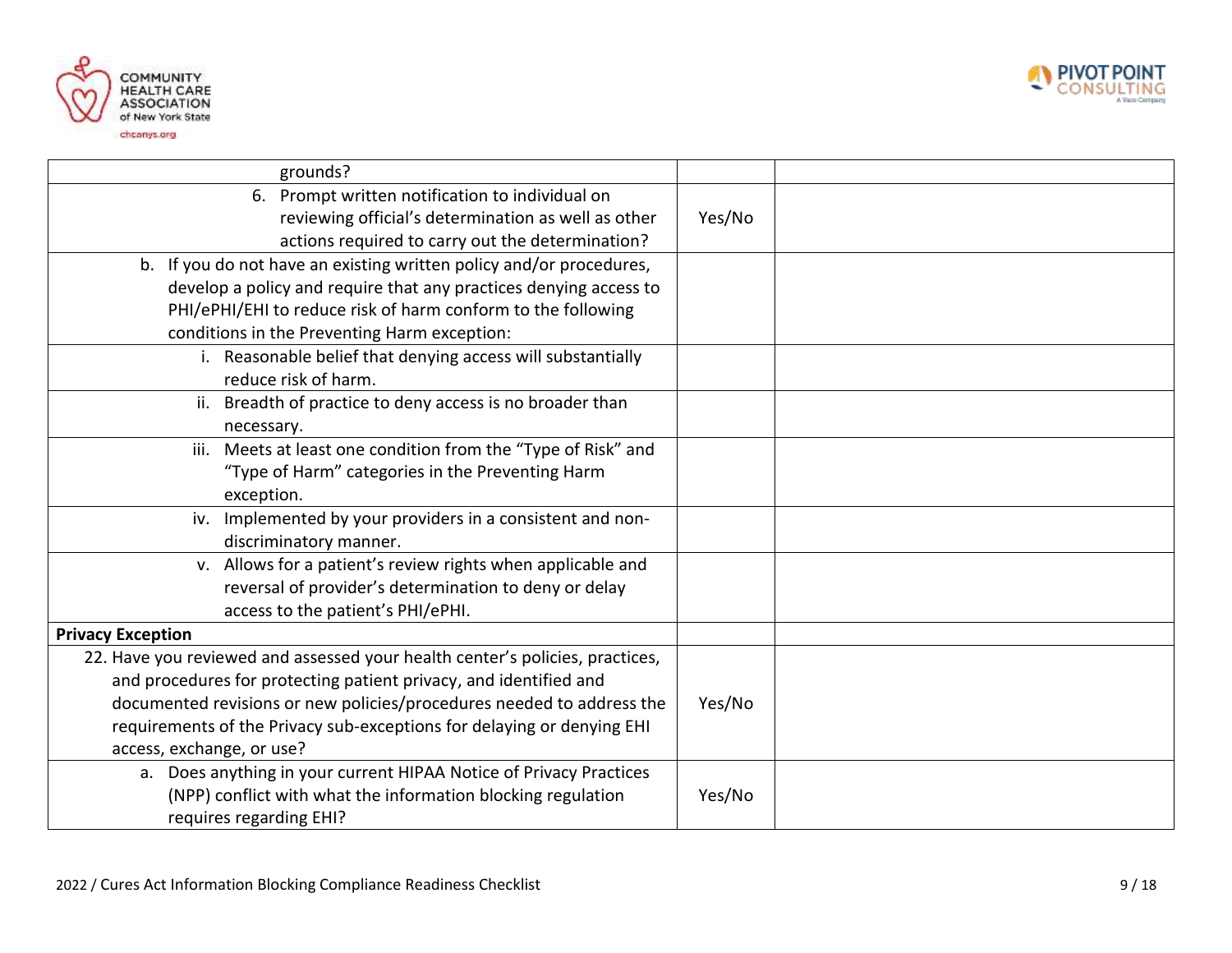



| i. If yes, what are the conflicts?                                                                                                                                                                                                               |        |
|--------------------------------------------------------------------------------------------------------------------------------------------------------------------------------------------------------------------------------------------------|--------|
| b. Do you need to make any revisions to your HIPAA NPP to address<br>the following information blocking Privacy sub-exceptions?                                                                                                                  | Yes/No |
| i. Meeting pre-conditions required by law prior to<br>releasing/sharing EHI?                                                                                                                                                                     | Yes/No |
| ii. Denial of an individual's request for EHI consistent with<br>the HIPAA Privacy Rule's "unreviewable grounds" for a<br>denial of access?                                                                                                      | Yes/No |
| Respecting an individual's request not to share<br>iii.<br>information?                                                                                                                                                                          | Yes/No |
| Do you have NY state or federal laws that require you to obtain a<br>c.<br>patient's authorization prior to fulfilling a request for EHI? If yes,<br>identify, document, and incorporate the following in your privacy<br>policy and procedures: | Yes/No |
| Reference to the specific law(s).                                                                                                                                                                                                                |        |
| ii. The EHI covered by the law(s).                                                                                                                                                                                                               |        |
| The pre-conditions you must meet prior to<br>iii.                                                                                                                                                                                                |        |
| sharing/releasing the EHI.                                                                                                                                                                                                                       |        |
| iv. The process for obtaining any required consents.                                                                                                                                                                                             |        |
| 1. Do you need to revise your existing consent forms<br>or develop a new form?                                                                                                                                                                   | Yes/No |
| v. How and where will your health center document use of<br>this Privacy sub-exception when unable to meet a pre-<br>condition prior to fulfilling an EHI request and must deny<br>the request?                                                  |        |
| d. Do your current privacy policies and procedures address denying<br>an individual's request for PHI/ePHI that the HIPAA Privacy Rule<br>does not permit you to share?                                                                          | Yes/No |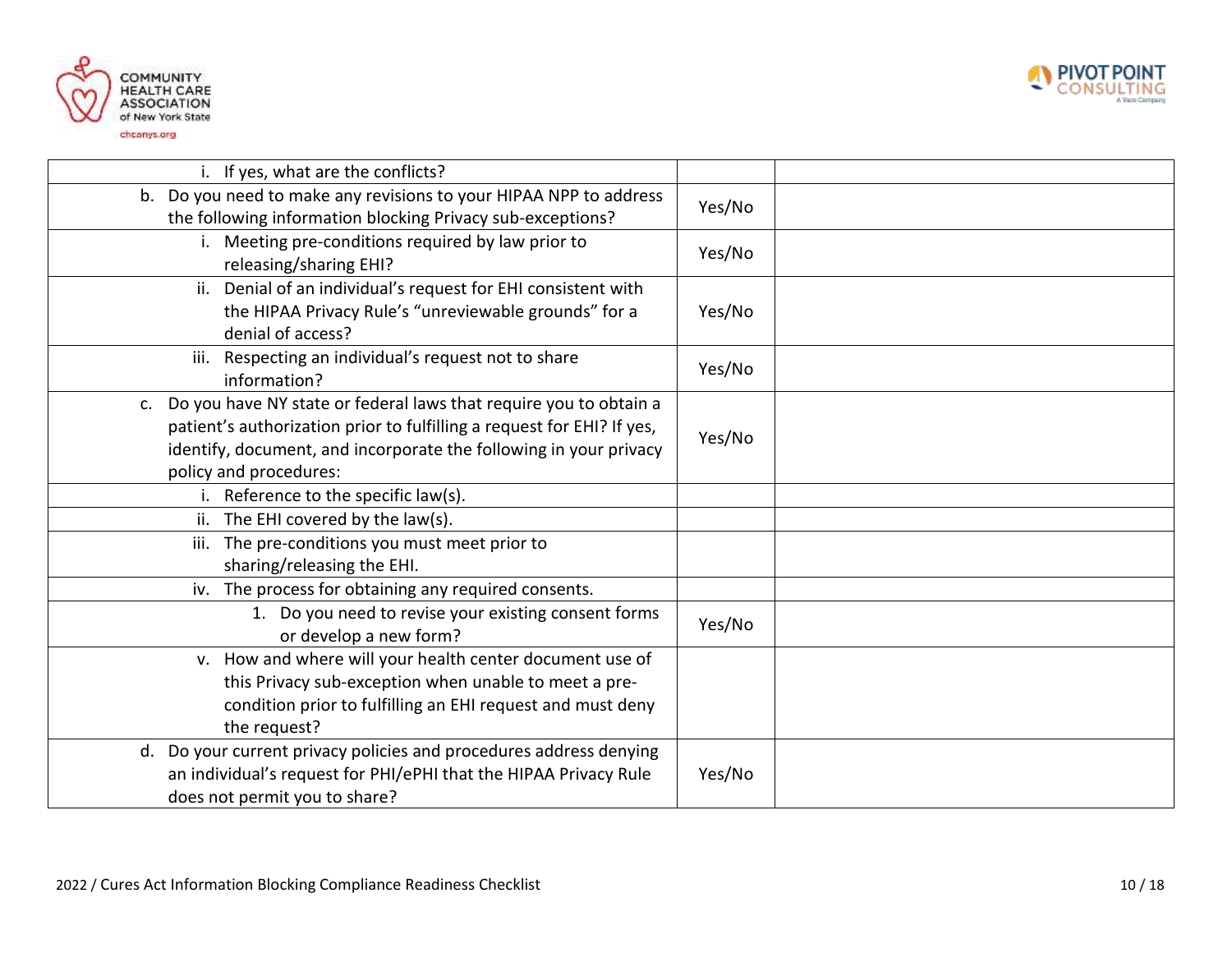



| e. Do your current privacy policies and procedures allow a patient to<br>request orally or in writing not to share his or her EHI? If yes, do<br>the policies and procedures include the following?                                                                                                                                                                                           | Yes/No |  |
|-----------------------------------------------------------------------------------------------------------------------------------------------------------------------------------------------------------------------------------------------------------------------------------------------------------------------------------------------------------------------------------------------|--------|--|
| i. Directs providers to not encourage or induce an individual<br>not to share.                                                                                                                                                                                                                                                                                                                | Yes/No |  |
| ii. Requires providers to document the individual's request<br>in a reasonable time period.                                                                                                                                                                                                                                                                                                   | Yes/No |  |
| iii. Permits providers to terminate an individual's request for<br>a restriction on sharing the individual's EHI, if:<br>1. Individual requests termination in writing or<br>agrees to termination in writing; or<br>2. Individual orally agrees to termination and<br>provider documents the oral agreement; or<br>Provider informs the individual it is terminating the<br>3.<br>agreement. | Yes/No |  |
| If the policies and procedures do not satisfy the requirements<br>specified in 22.d., update the applicable policies and procedures<br>accordingly to use this Privacy sub-exception to not fulfill an EHI<br>request.                                                                                                                                                                        |        |  |
| f. Are documentation requirements for use of each of the Privacy<br>sub-exceptions included in your policies and/or procedures?                                                                                                                                                                                                                                                               | Yes/No |  |
| i. How and where will your health center document use of<br>these Privacy sub-exceptions?                                                                                                                                                                                                                                                                                                     |        |  |
| <b>Security Exception</b>                                                                                                                                                                                                                                                                                                                                                                     |        |  |
| 23. Have you reviewed and assessed your health center's policies, practices,<br>and procedures for safeguarding the confidentiality, integrity, and<br>availability of EHI, and identified and documented revisions or new<br>policies/procedures needed to address the requirements of the Security<br>exception for delaying or denying EHI access, exchange, or use?                       | Yes/No |  |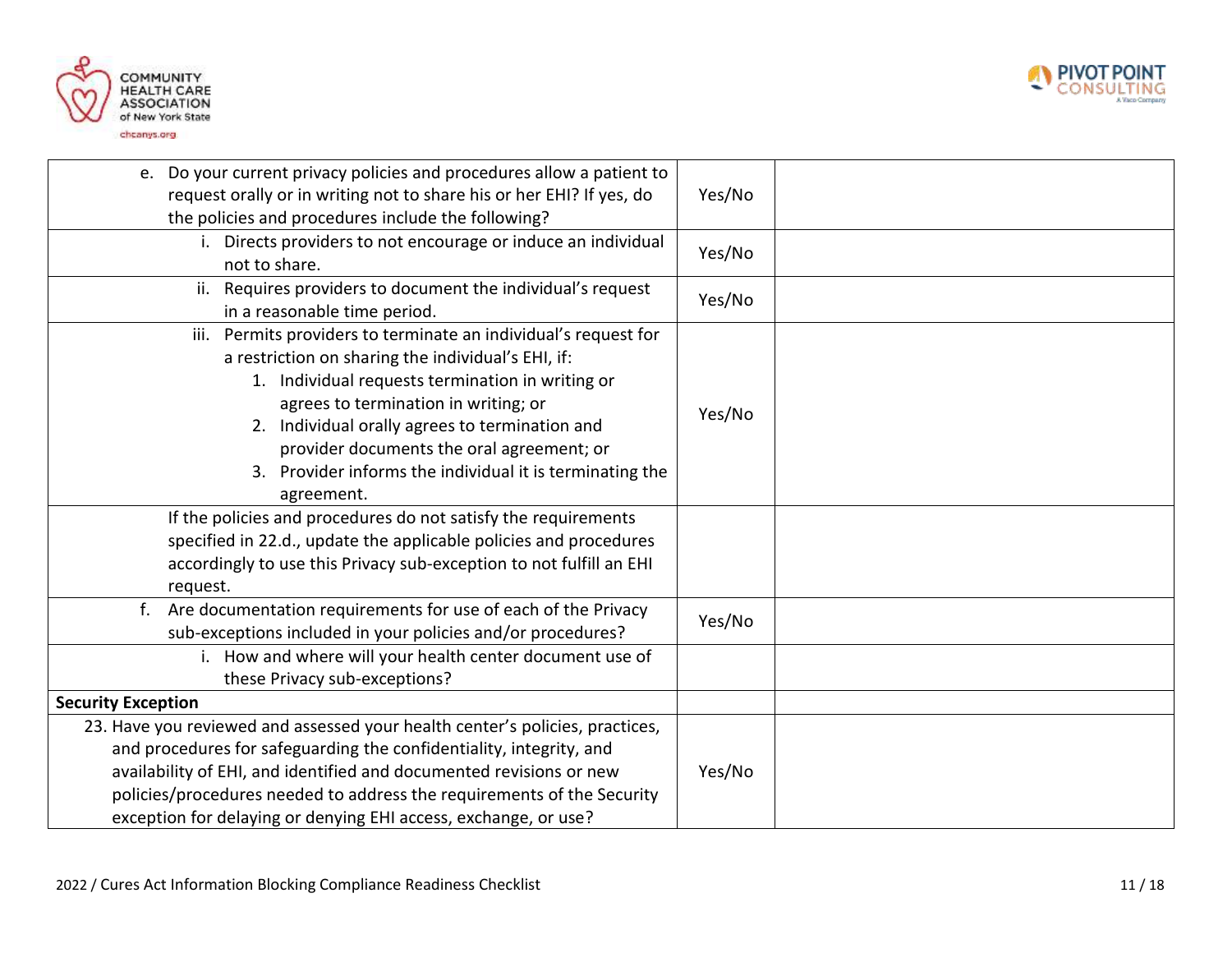



| a. Are the security practices of your health center that are likely to<br>interfere with access, exchange, or use of EHI directly related to<br>safeguarding the confidentiality, integrity, and availability of its<br>data and tailored to addressing specific risks to its network and<br>infrastructure? Note the specific practices. | Yes/No |
|-------------------------------------------------------------------------------------------------------------------------------------------------------------------------------------------------------------------------------------------------------------------------------------------------------------------------------------------|--------|
| b. Are these security practices implemented in accordance with a<br>written organizational security policy?                                                                                                                                                                                                                               | Yes/No |
| i. Is the policy based on and directly responsive to security<br>risks your health center or someone on its behalf<br>identified and assessed?                                                                                                                                                                                            | Yes/No |
| ii. Do the security practices align with one or more<br>applicable consensus-based standards or best-practice<br>guidance? If yes, what standards or best-practice<br>guidance?                                                                                                                                                           | Yes/No |
| iii. Does the policy provide objective timeframes and other<br>parameters for identifying, responding to, and addressing<br>security incidents?                                                                                                                                                                                           | Yes/No |
| iv. If you do not have a written policy, does your health<br>center make a determination in each case based on<br>particular facts and circumstances that:                                                                                                                                                                                |        |
| 1. The security practice is necessary to mitigate the<br>risk to EHI; and                                                                                                                                                                                                                                                                 | Yes/No |
| 2. There are no reasonable alternatives that address<br>the security risk that are less likely to interfere<br>with the access, exchange, or use of EHI?                                                                                                                                                                                  | Yes/No |
| Do you have written procedures for making and<br>documenting these determinations?                                                                                                                                                                                                                                                        | Yes/No |
| c. Are the security practices implemented in a consistent and non-<br>discriminatory manner?                                                                                                                                                                                                                                              | Yes/No |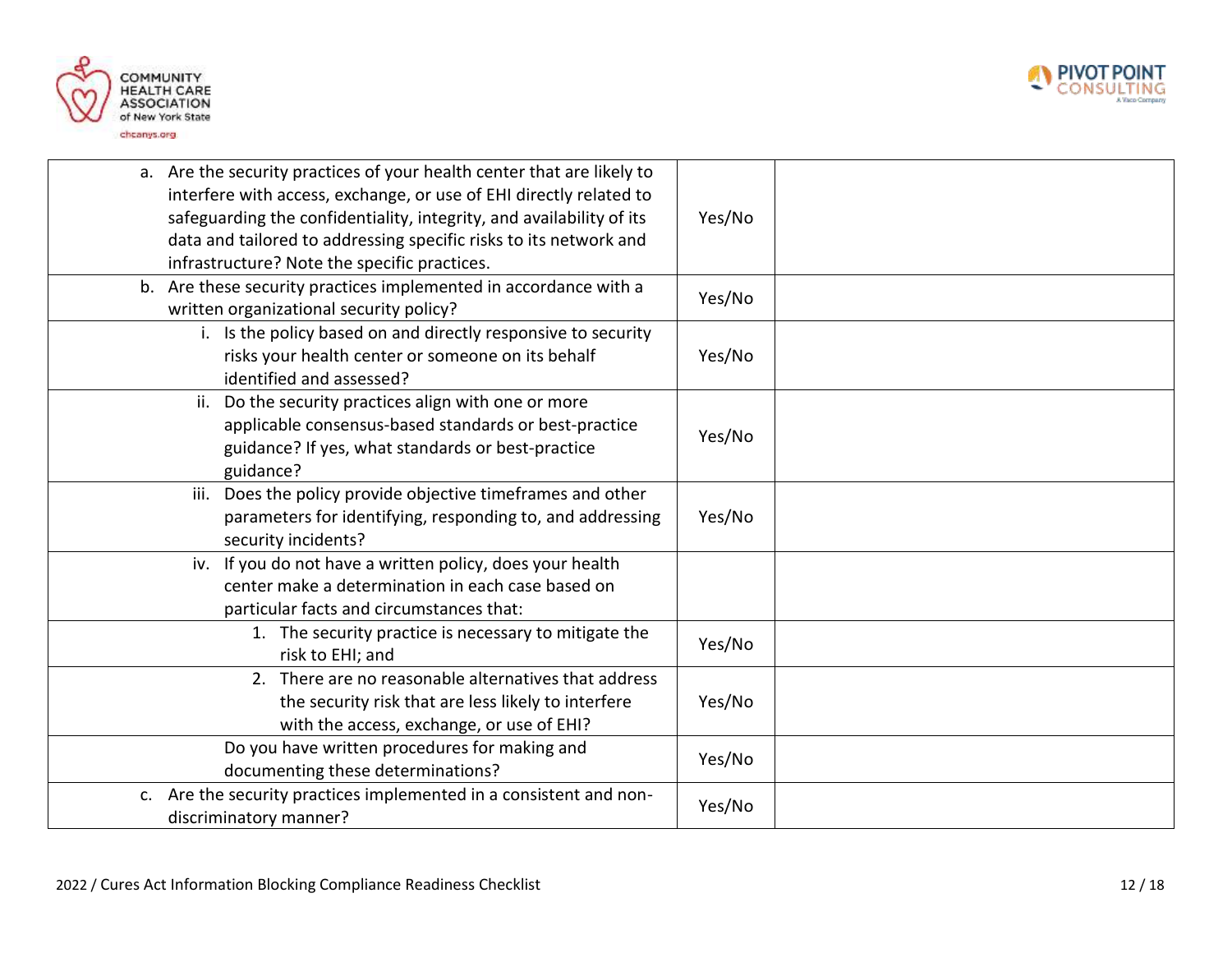



| i. Do you treat similarly situated actors/entities whose<br>interactions pose the same level of security risk<br>consistently with one another in your security policy and<br>practices?                                                                                                                                                                                                               | Yes/No |
|--------------------------------------------------------------------------------------------------------------------------------------------------------------------------------------------------------------------------------------------------------------------------------------------------------------------------------------------------------------------------------------------------------|--------|
| d. How and where will your health center document use of the<br>Security exception when a security practice delays or interferes                                                                                                                                                                                                                                                                       |        |
| with access, exchange, or use of EHI?                                                                                                                                                                                                                                                                                                                                                                  |        |
| <b>Health IT Performance Exception</b>                                                                                                                                                                                                                                                                                                                                                                 |        |
| 24. Do you have Service Level Agreements (SLAs) with your IT department<br>and/or your managed services provider and health IT vendors? If you do<br>not have SLAs in place with your IT department and/or in your contracts<br>with your service providers and health IT vendors, then work with them<br>to establish SLAs that will meet the requirements of the Health IT<br>Performance exception. | Yes/No |
| 25. Do your practices or your vendors' practices to maintain and improve<br>your health IT meet the following requirements?                                                                                                                                                                                                                                                                            | Yes/No |
| a. Implemented no longer than necessary?                                                                                                                                                                                                                                                                                                                                                               | Yes/No |
| b. Implemented in a consistent and non-discriminatory manner?                                                                                                                                                                                                                                                                                                                                          | Yes/No |
| c. Consistent with SLAs for planned and unplanned downtime or for<br>unplanned downtime agreed to?                                                                                                                                                                                                                                                                                                     | Yes/No |
| 26. Has your IT department and/or service providers and health IT vendors<br>documented their planned and unplanned downtime procedures and do<br>they follow the procedures?                                                                                                                                                                                                                          | Yes/No |
| 27. How do you communicate with the following stakeholders when planned<br>or unplanned downtime will impact their access, exchange, or use of EHI,<br>if applicable?                                                                                                                                                                                                                                  |        |
| a. Your providers and clinical staff?                                                                                                                                                                                                                                                                                                                                                                  |        |
| b. Your patients?                                                                                                                                                                                                                                                                                                                                                                                      |        |
| c. External non-affiliated providers and hospitals?                                                                                                                                                                                                                                                                                                                                                    |        |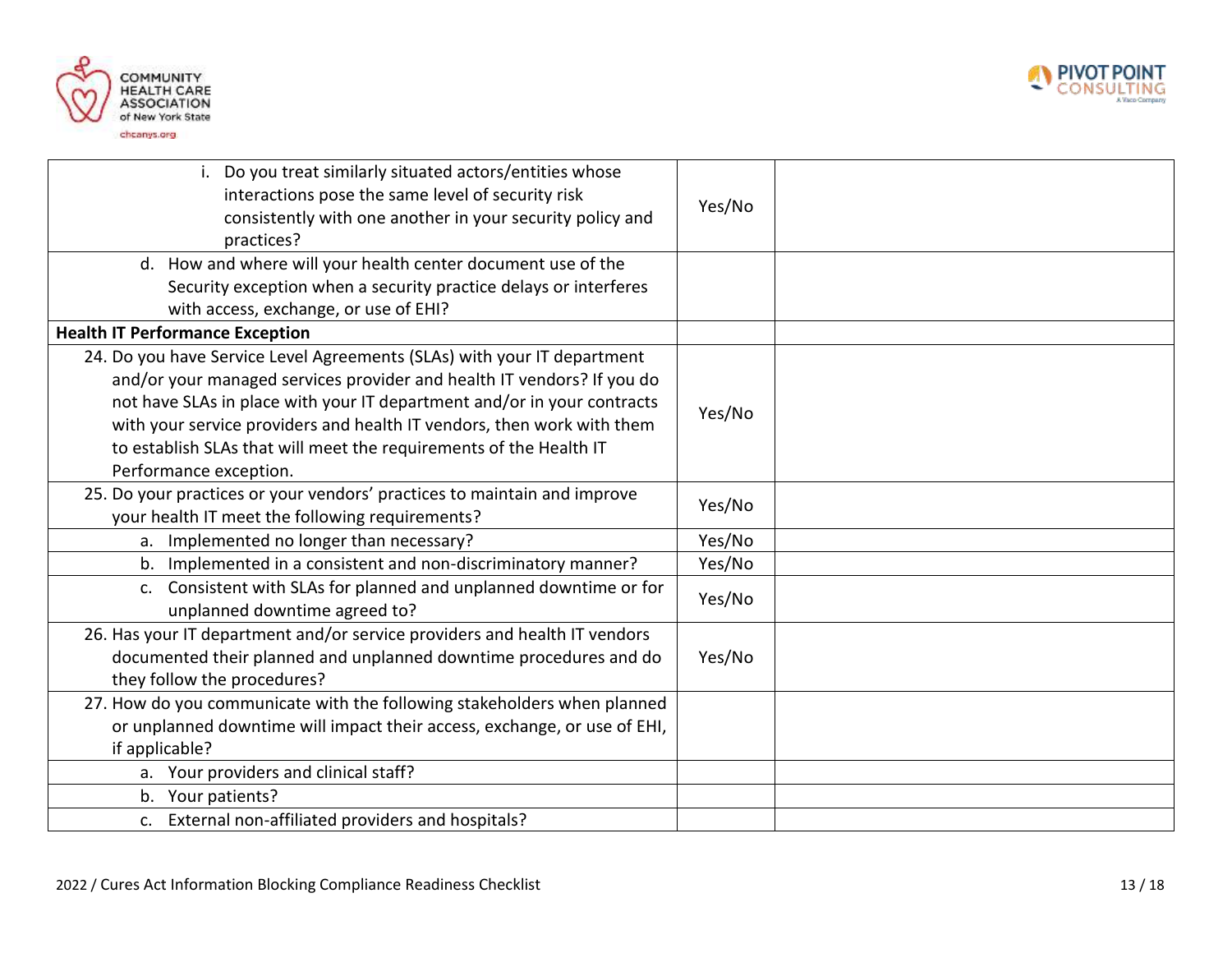



| d. Payers/health plans?                                                        |        |  |
|--------------------------------------------------------------------------------|--------|--|
| e. Your local, regional, or state HIE?                                         |        |  |
| 28. Do you have written procedures to address situations where a third-        |        |  |
| party application is operating or behaving in a way that does not pose a       | Yes/No |  |
| security risk but is negatively impacting the performance of your              |        |  |
| network, servers, or core functions of other applications?                     |        |  |
| 29. How and where will your health center document planned or unplanned        |        |  |
| downtime that interferes with the access, exchange, and use of EHI?            |        |  |
| <b>Infeasibility Exception</b>                                                 |        |  |
| 30. If an applicable uncontrollable event occurs (e.g., internet outage) that  |        |  |
| prevents your health center from providing access, exchange, or use of         |        |  |
| EHI, how and where will your health center document that this event            |        |  |
| occurred and for how long it impacted your ability to provide access,          |        |  |
| exchange, or use of EHI to qualify for the Infeasibility exception during      |        |  |
| this event?                                                                    |        |  |
| 31. If you are required to withhold certain EHI due to a patient's preference, |        |  |
| a law, or to prevent harm; and you cannot unambiguously segment the            |        |  |
| EHI you have to withhold from the requested EHI, how and where will            |        |  |
| your health center document these situations to qualify for the                |        |  |
| Infeasibility exception?                                                       |        |  |
| 32. Do you have a procedure for complying with the "Infeasible under the       |        |  |
| circumstances" condition of the Infeasibility exception that includes the      |        |  |
| determination factors in 32.a and requirements in 32.b-c for times when        |        |  |
| the burden of fulfilling an EHI request in "any manner" or an "alternative     | Yes/No |  |
| manner" is significant due to limited technical capability and resources?      |        |  |
| If no, develop a procedure that will address 32.a-c below for any              |        |  |
| "infeasible under the circumstances" determination.                            |        |  |
| a. A contemporaneous written record or other documentation of                  | Yes/No |  |
| any determination that it is infeasible under the circumstances                |        |  |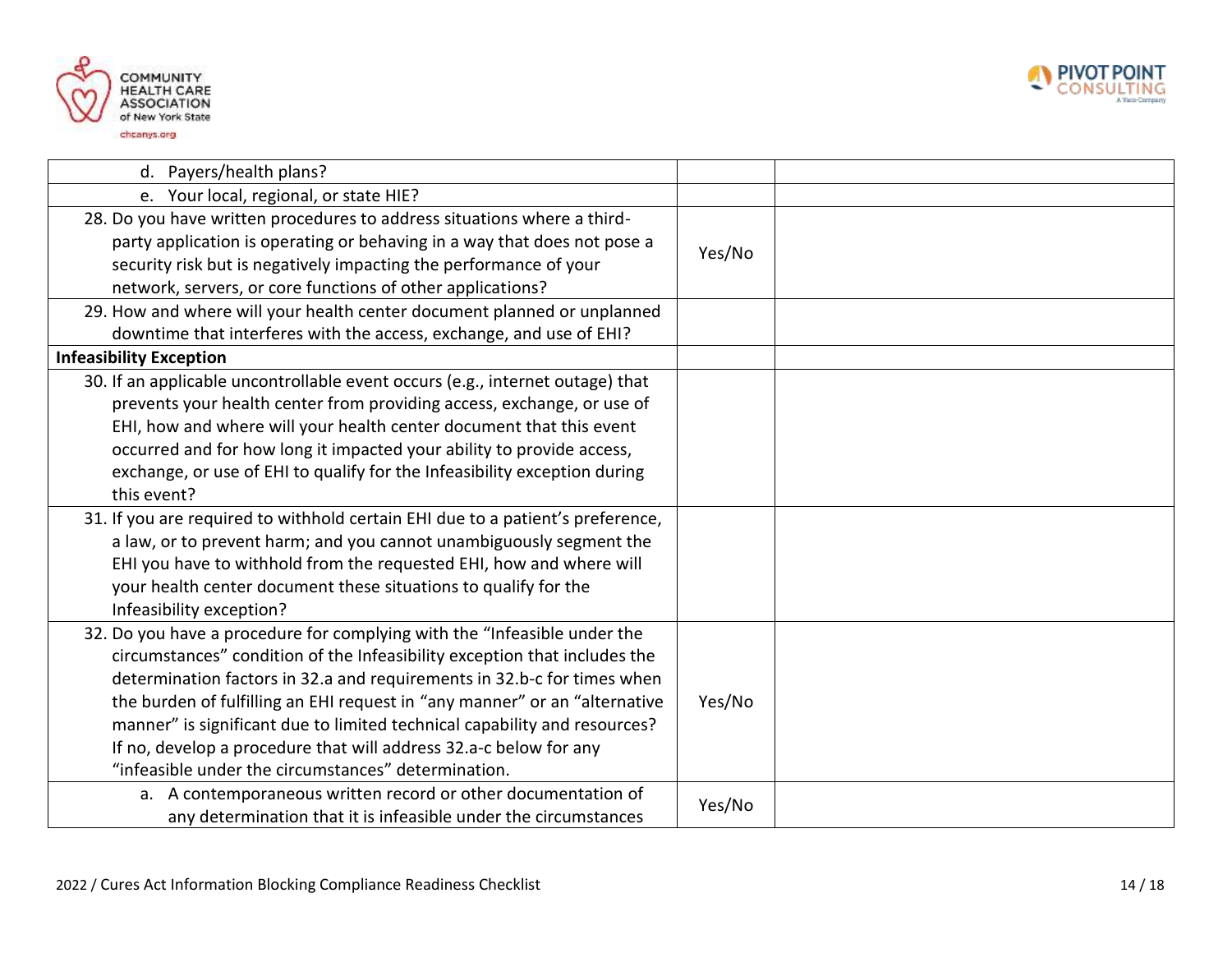



| for your health center to fulfill an EHI request and the                                                                                                                                                                                                      |        |  |
|---------------------------------------------------------------------------------------------------------------------------------------------------------------------------------------------------------------------------------------------------------------|--------|--|
| determination considers, addresses, and documents these                                                                                                                                                                                                       |        |  |
| factors:                                                                                                                                                                                                                                                      |        |  |
| i. Type of EHI requested and purpose for which it may be<br>needed?                                                                                                                                                                                           | Yes/No |  |
| Cost of complying with the request in the manner<br>ii.<br>requested?                                                                                                                                                                                         | Yes/No |  |
| Financial, technical, and other resources available to your<br>iii.<br>health center?                                                                                                                                                                         | Yes/No |  |
| iv. Whether your health center provides comparable access,<br>exchange, and use to itself or to its customers, suppliers,<br>partners, and other persons with whom your health<br>center has a business relationship?                                         | Yes/No |  |
| v. Whether your health center owns or has control over a<br>predominant technology, platform, health information<br>exchange, or health information network through which<br>EHI is accessed or exchanged?                                                    | Yes/No |  |
| Why your health center was unable to provide access,<br>vi.<br>exchange, or use of EHI consistent with the Content and<br>Manner exception?                                                                                                                   | Yes/No |  |
| b. Does the procedure apply the determination factors in a<br>consistent and non-discriminatory manner?                                                                                                                                                       | Yes/No |  |
| c. Does your health center complete its contemporaneous written<br>record of its determination and respond in writing to the<br>requestor within 10 business days of the receipt of the request<br>with the reason(s) why you are not fulfilling the request? | Yes/No |  |
| <b>Content and Manner Exception</b>                                                                                                                                                                                                                           |        |  |
| 33. Does your health center have a process and procedure based on the<br>Content and Manner exception that is followed when it receives and                                                                                                                   | Yes/No |  |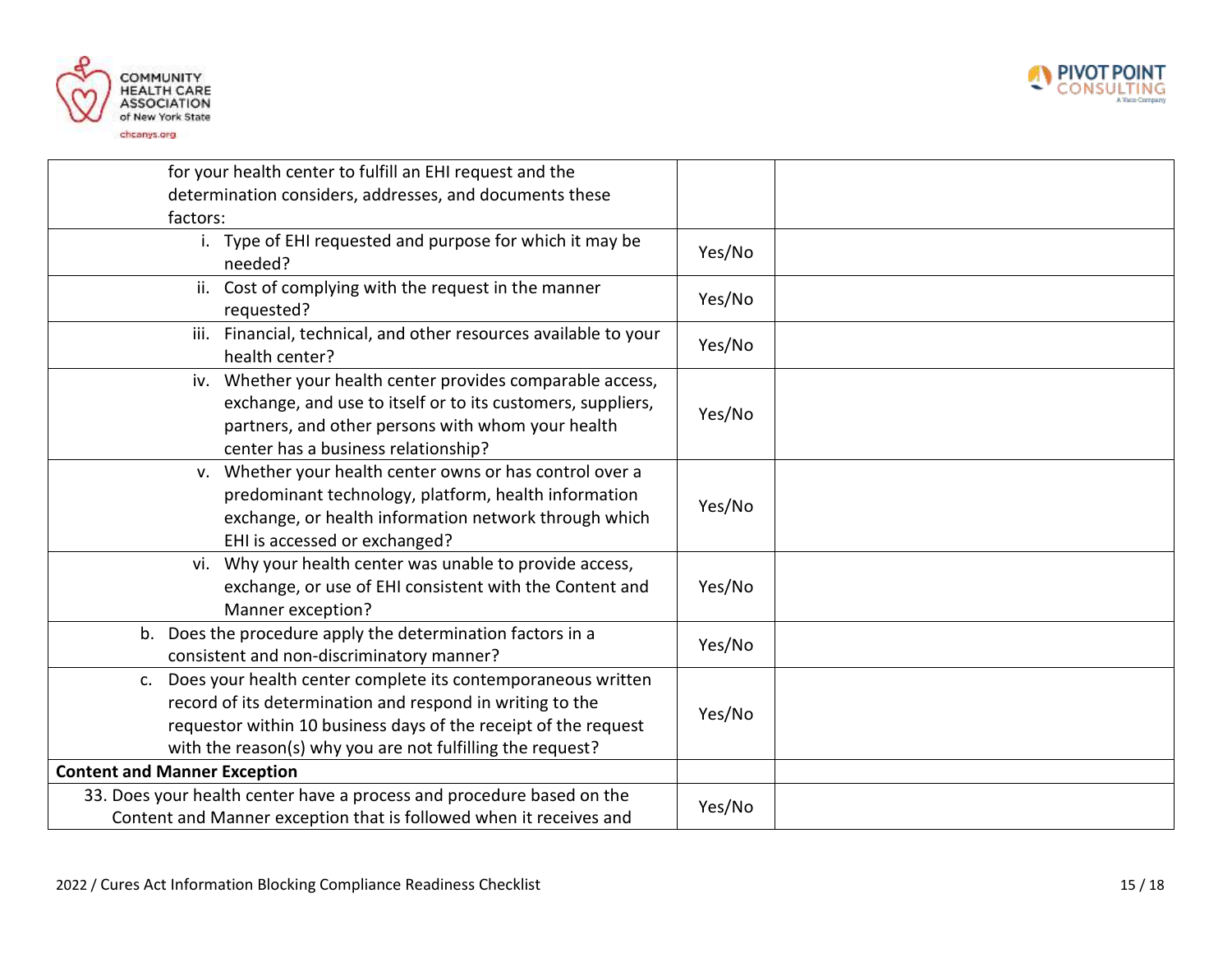



| fulfills a request for EHI access, exchange, or use?                                                                          |        |        |
|-------------------------------------------------------------------------------------------------------------------------------|--------|--------|
| a. As part of this procedure, does it outline when it is appropriate                                                          |        |        |
| for your health center to deny a request and reference/link to the                                                            |        |        |
| applicable health center policies and procedures relevant to the                                                              | Yes/No |        |
| denial such as for preventing harm, patient privacy, inability to                                                             |        |        |
| segment EHI, etc.?                                                                                                            |        |        |
| b. Does the procedure address fulfilling EHI requests for each of the<br>three alternative manners in the "Manner Condition?" | Yes/No |        |
|                                                                                                                               |        |        |
| i. Using technology certified to Part 170 adopted<br>standard(s)?                                                             | Yes/No |        |
| Using content and transport standards specified by the<br>ii.                                                                 |        |        |
| requestor and published by the federal government or                                                                          | Yes/No |        |
| standard developing organization accredited by ANSI?                                                                          |        |        |
| Using a mutually agreeable alternative machine-readable<br>iii.                                                               | Yes/No |        |
| format, including a means to interpret the EHI?                                                                               |        |        |
| <b>Fees Exception</b>                                                                                                         |        |        |
| 34. Does your health center currently charge fees to fulfill requests for ePHI?                                               | Yes/No |        |
| a. If yes, will the fees your health center charges meet the "Basis of                                                        |        |        |
| fees" condition and not include any fees addressed in the                                                                     |        | Yes/No |
| "Excluded fees" condition of the Fees exception? If not, revise                                                               |        |        |
| your policy/fee schedule accordingly.                                                                                         |        |        |
| <b>Training and Education</b>                                                                                                 |        |        |
| 35. What is your health center's approach to education and training on                                                        |        |        |
| regulations, such as HIPAA?                                                                                                   |        |        |
| a. Can your educational materials and training curriculum for HIPAA                                                           |        |        |
| be adapted/revised to incorporate the information blocking                                                                    | Yes/No |        |
| regulatory requirements for fulfilling requests for EHI access,                                                               |        |        |
| exchange, or use?                                                                                                             |        |        |
| b. Will you need to develop new educational materials and training                                                            | Yes/No |        |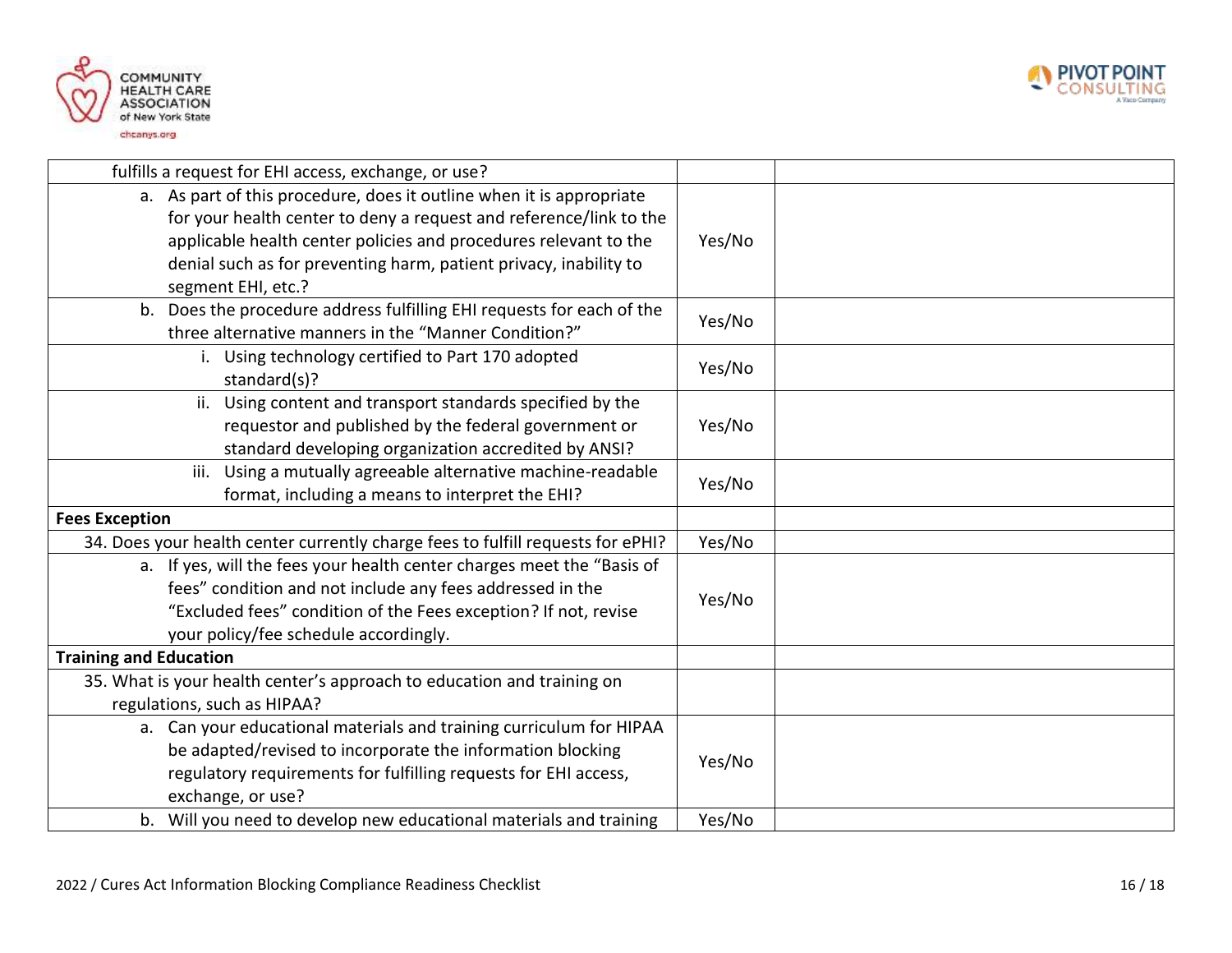



| curriculum for the information blocking regulatory requirements<br>for fulfilling requests for EHI access, exchange, or use?                                                                                                                                                                                                                                   |        |
|----------------------------------------------------------------------------------------------------------------------------------------------------------------------------------------------------------------------------------------------------------------------------------------------------------------------------------------------------------------|--------|
| 36. Does your health IT vendor(s) have educational resources and/or training<br>modules available, especially with regards to training on how to access<br>and use the interoperability elements within your health IT?                                                                                                                                        | Yes/No |
| a. If yes, what is available and how do you access the educational<br>resources and training?                                                                                                                                                                                                                                                                  |        |
| 37. Has your health center developed and delivered training for its staff to<br>orient them on the exceptions to sharing EHI under the information<br>blocking regulation and inform them of changes to existing and of new<br>privacy, security, and HIM-related policies and procedures that<br>incorporate and address the information blocking exceptions? | Yes/No |
| a. Have you educated your providers and clinical staff on the various<br>technical ways available within your health center's systems to<br>securely share EHI with their patients, with providers outside<br>your organization to whom they refer patients, and with<br>payers/health plans (e.g., as necessary for prior authorization)?                     | Yes/No |
| b. Do all medical and office staff understand how to use any<br>templates/forms created for documenting exceptions and where<br>to find them?                                                                                                                                                                                                                  | Yes/No |
| c. Have you developed scripts for your clinical staff on how to<br>respond to requests for EHI?                                                                                                                                                                                                                                                                | Yes/No |
| d. Are you tracking attendance and completion of the training and<br>keeping records?                                                                                                                                                                                                                                                                          | Yes/No |
| i. Where are you storing this information?                                                                                                                                                                                                                                                                                                                     |        |
| e. Have you added the information blocking regulation to your new<br>employee and annual training requirements?                                                                                                                                                                                                                                                | Yes/No |
| 38. Has your health center developed educational materials for its patients<br>on the various ways available to them to request and electronically                                                                                                                                                                                                             | Yes/No |